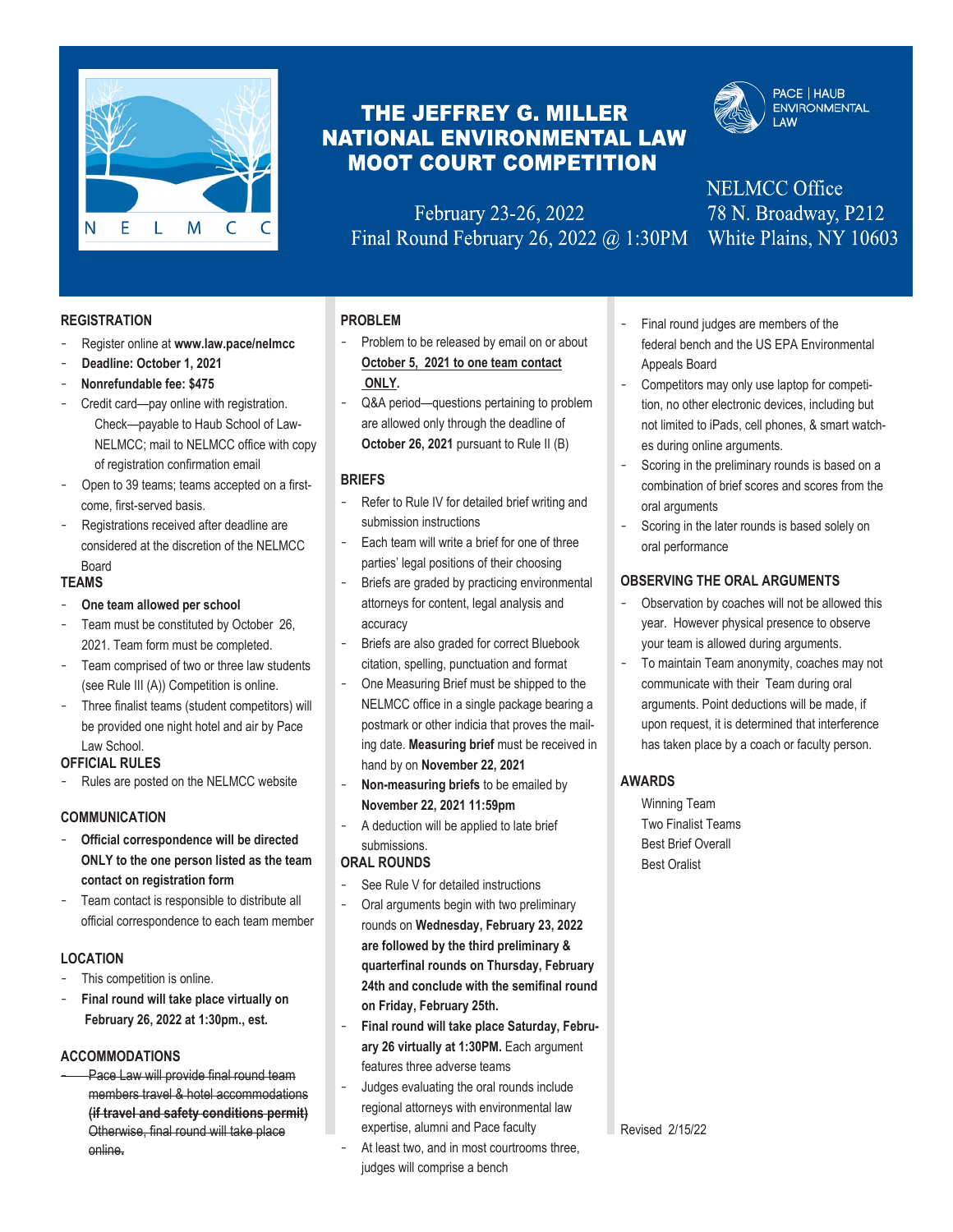

# THE JEFFREY G. MILLER **NATIONAL ENVIRONMENTAL LAW MOOT COURT COMPETITION**

February 23-26 2022



PACE | HAUB<br>ENVIRONMENTAL<br>LAW

**PRESS** PRESS NELMCC OFFICE **78 North Broadway White Plains North I nells network** *n* 78 North Broadway, P212 White Plains, NY 10603

### **IMPORTANT DATES AND DEADLINES**

| September 28, 2021               | Registration deadline                                                                                                                                         |
|----------------------------------|---------------------------------------------------------------------------------------------------------------------------------------------------------------|
| October 3, 2021<br>(on or about) | Problem & Rules distribution by email to registered teams                                                                                                     |
| October 26, 2021                 | Deadline for questions relevant to the Problem                                                                                                                |
| October 26, 2021                 | Teams must be constituted by this date (see NELMCC Rule III (B))<br>Deadline for Team Member Confirmation Form online submission to NELMCC                    |
| November 22, 2021                | Copy of measuring brief to be mailed to Pace Law School by Nov. 22                                                                                            |
| November 22, 2021                | Teams to email their non measuring brief to NELMCC office on November 22nd<br>by 11:59pm (EST) for posting on web in fulfillment of service on opposing teams |
| February 18, 2022                | Confirm 1 coach attendee for competition, email, name and phone                                                                                               |
| February 23, 2022                | Preliminary Rounds I & II (Wednesday)                                                                                                                         |
| February 24, 2022                | Preliminary Rounds III & Quarterfinal Round (Thursday)                                                                                                        |
| February 25, 2022                | Semifinal Round (Friday)                                                                                                                                      |
| February 26. 2022                | Final Round - Saturday, 1:30PM Virtual                                                                                                                        |